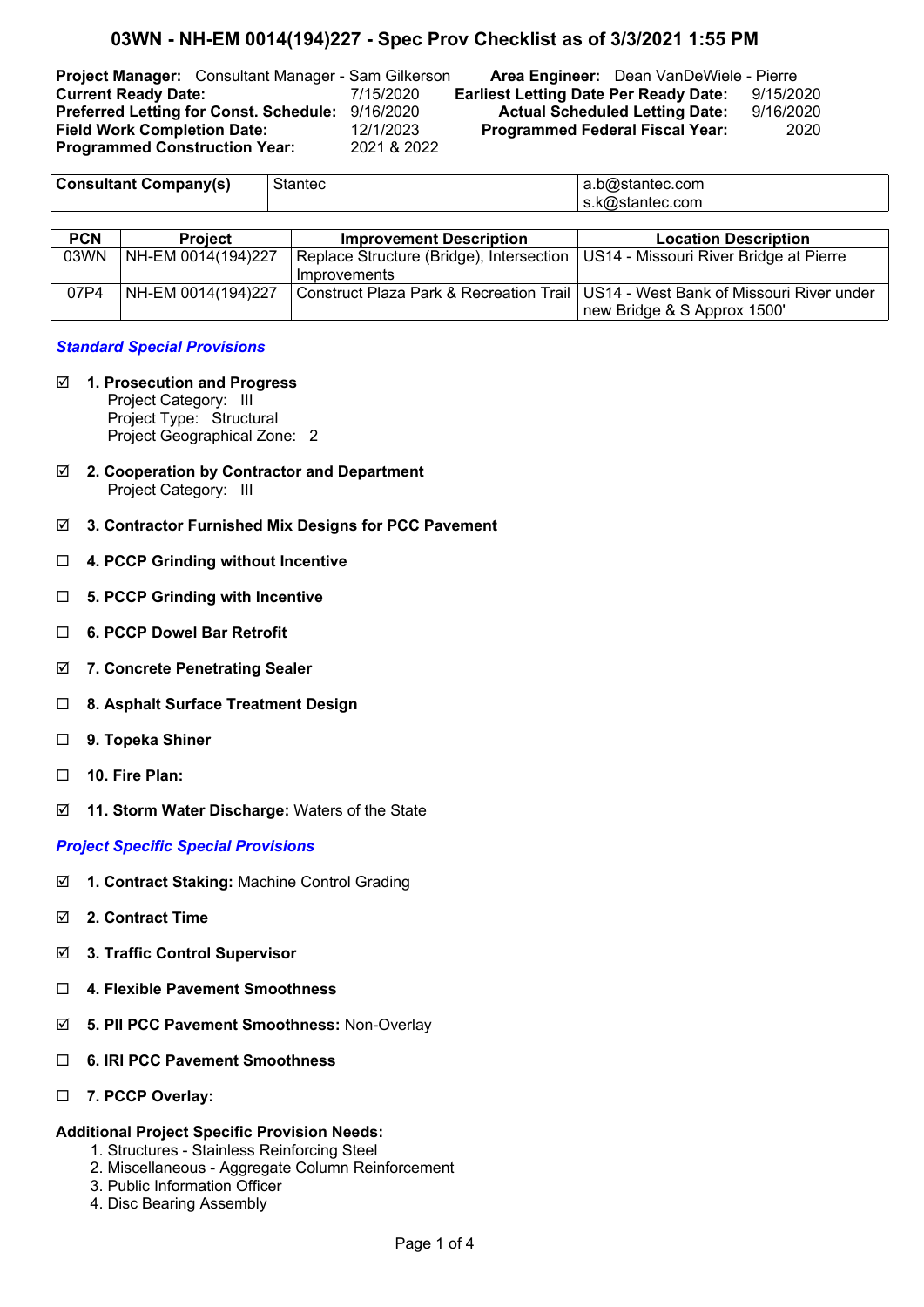- 5. Bridge End Embankment
- 6. MSE Large Panel Wall
- 7. Class A45 Concrete
- 8. Bridge Deck
- 9. Steel Pedestrian Railing on Sidewalk and Concrete Barrier

### **Bid Letting Provision Needs:**

**Combination Letting: Subletting: Specialty Items: Special Provision for Alternate Bidding:**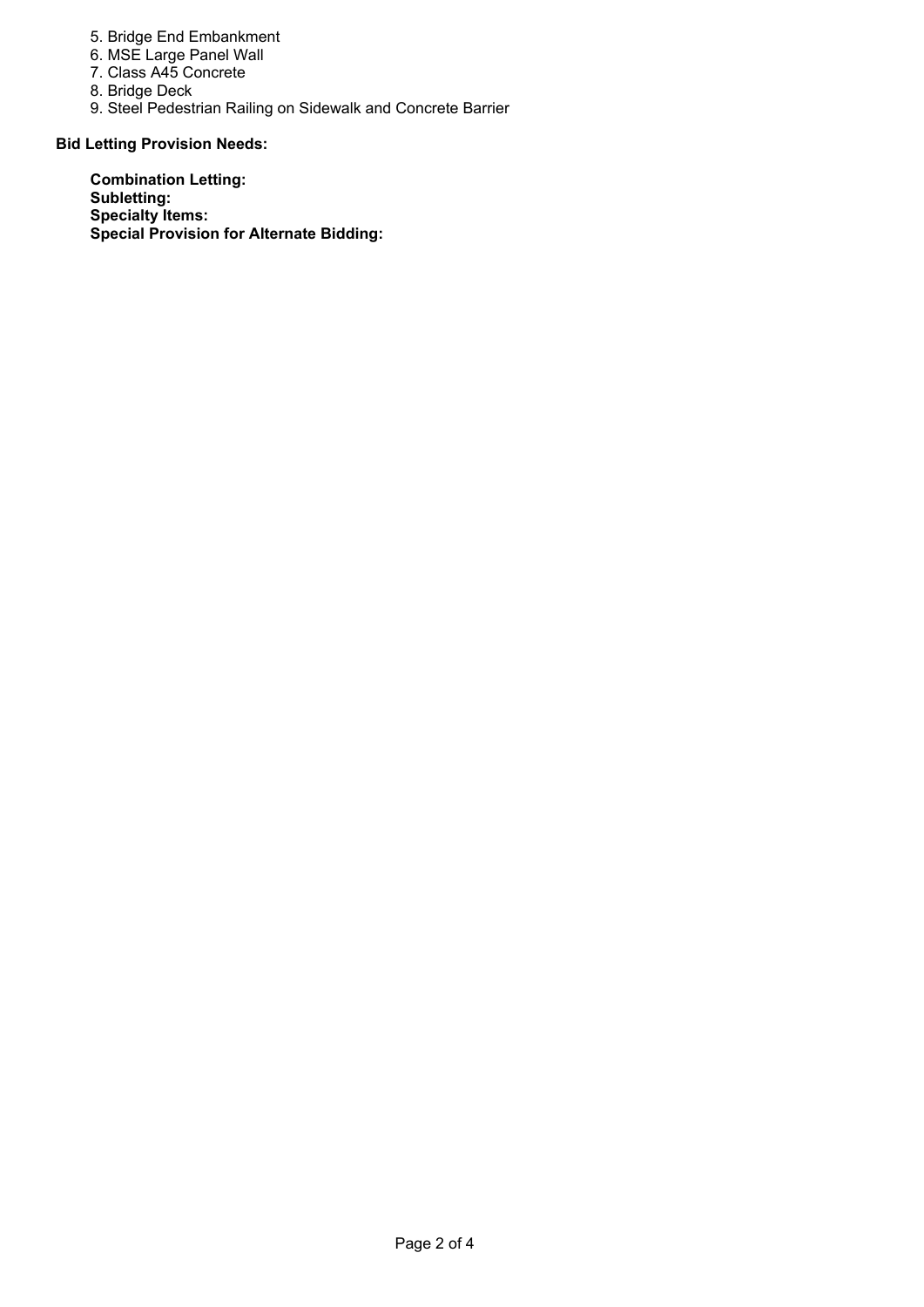# **03WN - NH-EM 0014(194)227 - Bid Letting Checklist as of 3/3/2021 1:55 PM**

**1. Environmental Classification:** Complete **Classification:**

| PCN    | <b>Classification</b> | Date      |
|--------|-----------------------|-----------|
| 03WN   | <b>FONSI</b>          | 5/19/2020 |
| 17 P 4 | <b>FONSI</b>          | 5/19/2020 |

- **2. Does this project permanently impact wetlands?** No
- **3. Is a 404 Permit needed?** Yes **Complete Date:** 6/30/2020
- **4. Is Right-of-Way Certification needed?** Yes **Complete Date:** 6/26/2020
- **5. Is Utility Certification needed?** Yes **Pending Date:** 7/15/2020
- **6. Is Encroachment Survey needed?** Yes **Pending Date:** 7/25/2017
- **7. Is a FAA filing needed due to construction within a 4 miles of a public airport or 0.5 miles of a hospital heliport?** Yes **FAA Filing Submitted?** Submitted - 6/19/2020 **FAA determination been received?** Pending
- **8. Is railroad protective insurance needed?** No

**9. Are railroad crossing within project limits or are tracks within 100' of roadway centerline?** No, skip to item 10

**10. Is a TERO Provision needed due to work on an Indian Reservation?** No, skip to item 11

**11. Are there any agreements needed?** Yes City of Pierre and City of Fort Pierre - Pending; City of Pierre ROW transfer agreement - Pending

- **12. Is there State Furnished Material(s)?** No, skip to item 13
- **13. Is a Public Interest Finding needed?** No
- **14. Is there any information regarding bid item prices that be provided?** No